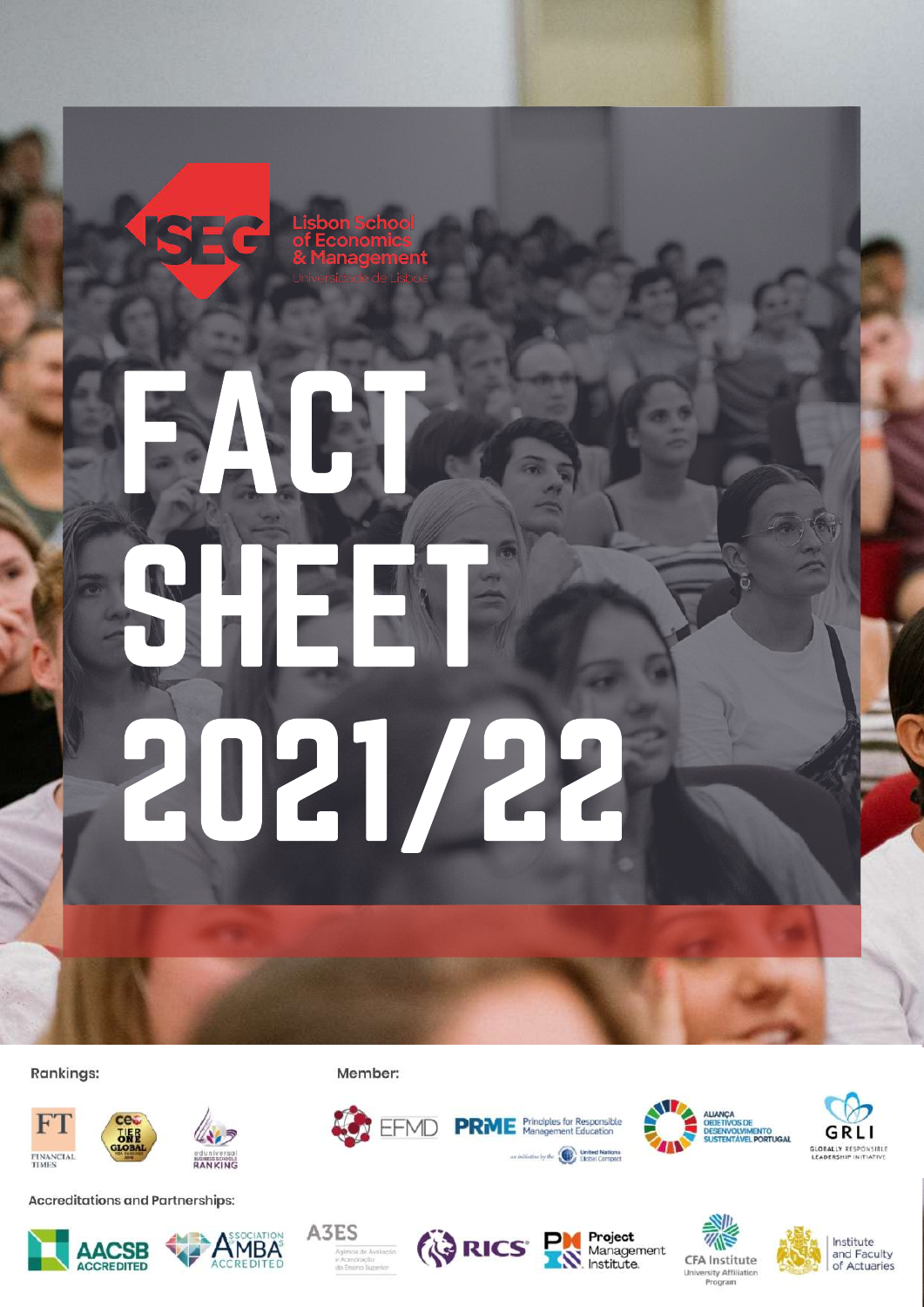# facts & figures

**Lisbon School** of Economics & Management Universidade de Lisboa

**1967 198** 

"OPEN MINDS.

GRAB THE FUTURI

Founded in 1911, ISEG lies in the heart of Portugal's capital Lisbon, a cosmopolitan and modern city. ISEG is part of the reputed University of Lisbon, the largest and consistently well ranked Portuguese university.

ISEG's mission is to create, share and enhance the social and economic value of knowledge and culture in the fields of Economics, Finance and Business Sciences, in a context of plurality and assurance of intellectual and scientific freedom, and respect for ethics and social responsibility.





Lisbon School of Economics & Management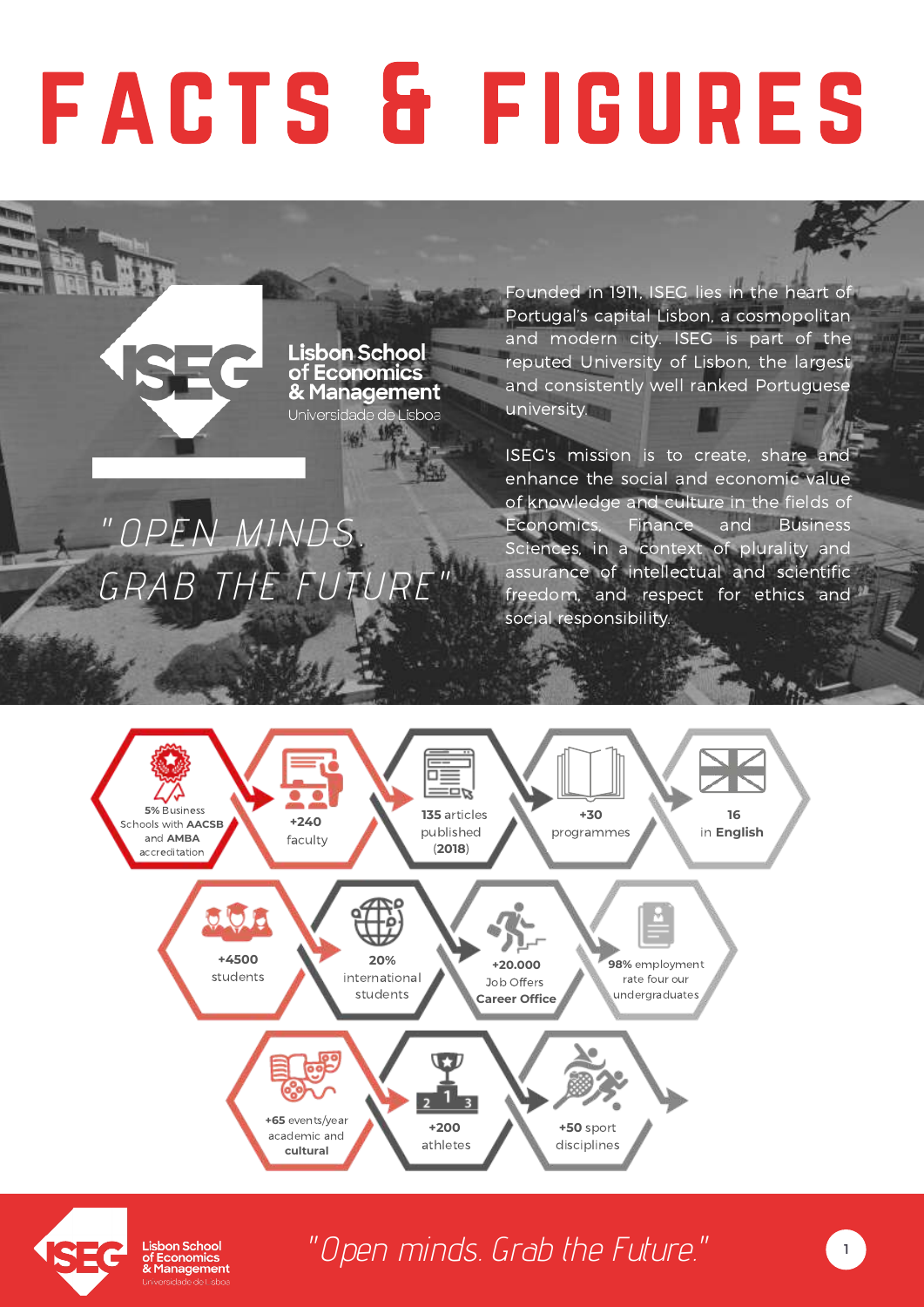# NOMINATION AND APPLICATION

#### **PROCEDURES**

Nominations are submitted through our online system. An e-mail is sent to each partner when the system is open.

After the nominations have been submited by our partner institutions, the students will receive the credentials to access the application platform along with the instructions on how to complete the online application.

## DATES AND DEADLINES

#### **NOMINATION**

**Academic Year:** April, 30th 2021 **Fall semester:** April, 30th 2021 **Spring semester:** September, 30th 2021

#### **APPLICATION**

**Academic Year:** May, 31st 2021 **Fall semester:** May, 31st 2021 **Spring semester:** October, 31st 2021





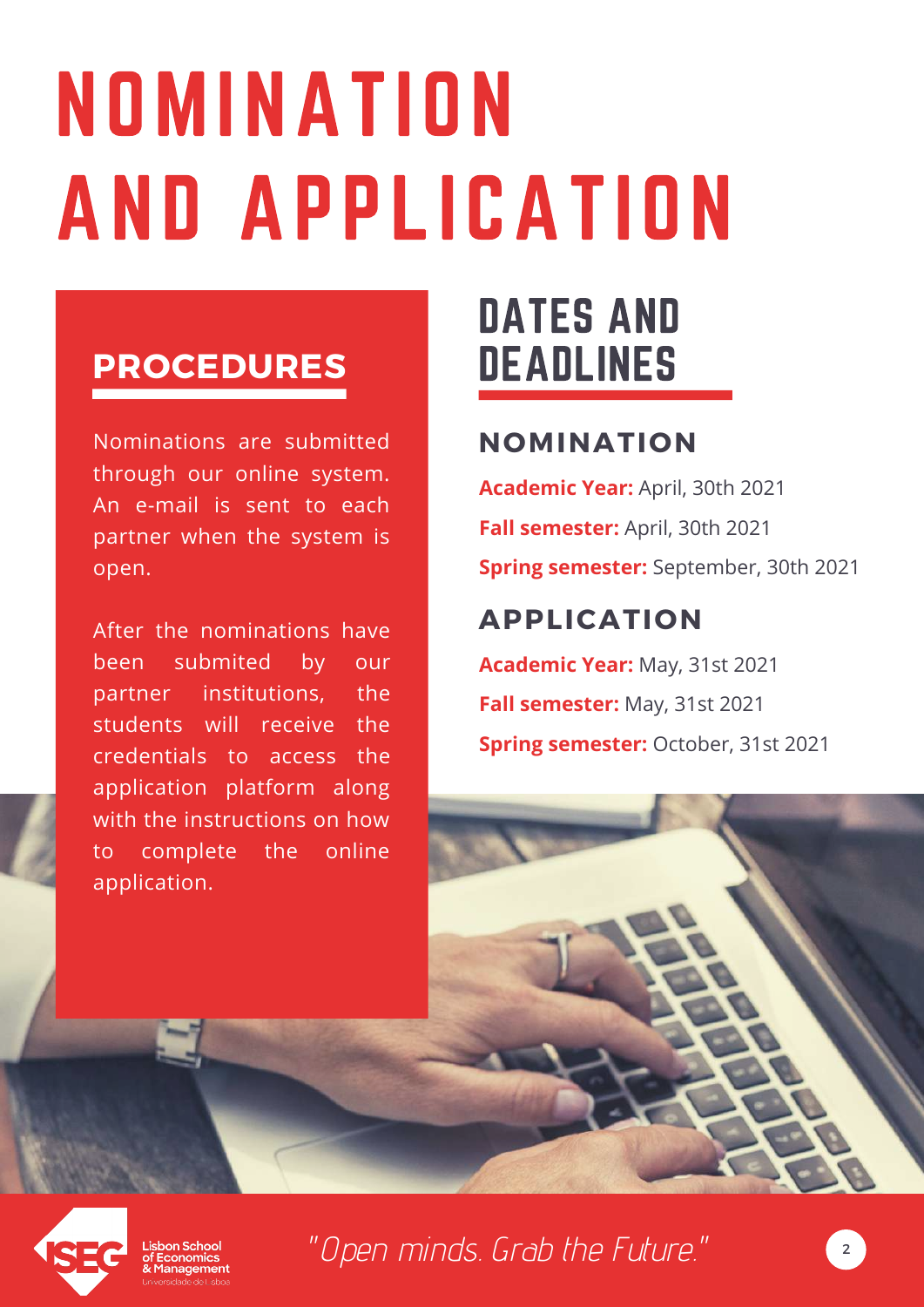# MEET THE TEAM

Our Office is ready to help you in making your stay here as pleasant and academically rewarding as possible. One of our aims is to facilitate your process of setting in and your adaption to our country and Lisbon in particular.

We proudly welcome every year many of international students from very diverse backgrounds and nationalities. International students are very important to the university's culture and educational achievement. If you have any queries please do not hesitate to get in touch with our International Mobility Office Team.



**SONIA DOMINGUES** Director of the Academic Services



#### **RITA JORDÃO**

Erasmus+ Institutional Coordinator and IMO Coordinator



**CLÁUDIA SOUSA** Outgoing Mobility Manager



**LUIS PEREZ** Incoming Mobility Manager

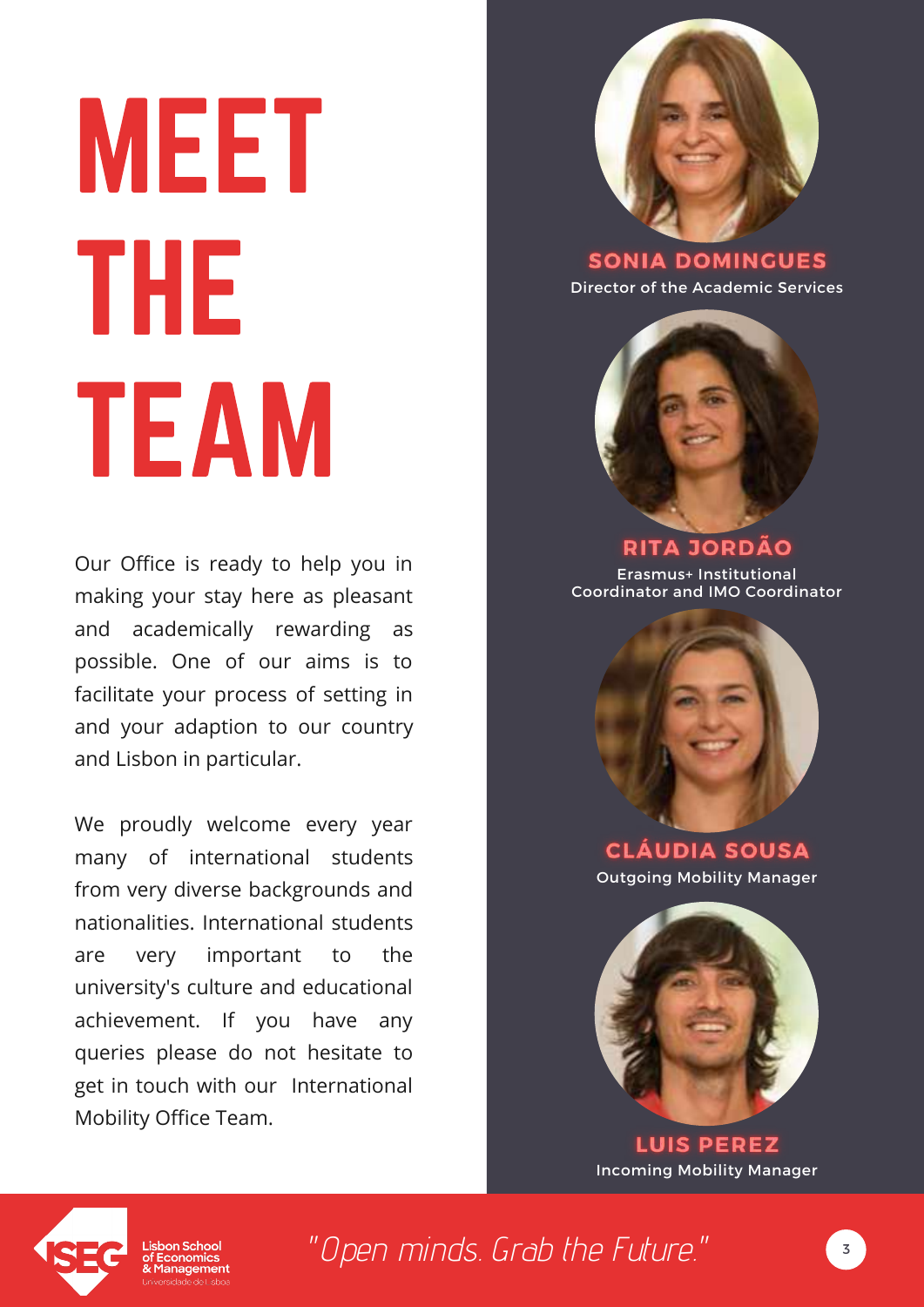# INSTITUTIONAL INFORMATION



**E**rasmus Code: P Lisboa 109

Rua do Quelhas 6, 1200-781 Lisboa

+351 213 922 737

 $\omega$  imo@iseg.ulisboa.pt



www.iseg.ulisboa.pt

International\_Student\_ISEG



4

# ACADEMIC CALENDAR 2020/2021

| <b>1st Semester (Fall)</b> |                                | <b>2nd Semester (Spring)</b> |                                |
|----------------------------|--------------------------------|------------------------------|--------------------------------|
| <b>Welcome Day</b>         | TBC                            | <b>Welcome Day</b>           | <b>TBC</b>                     |
| <b>Lectures</b>            | 13/09/2021<br>to<br>17/12/2021 | <b>Lectures</b>              | 14/02/2022<br>tο<br>20/05/2022 |
| <b>Assessment</b>          | 03/01/2022<br>to<br>05/02/2022 | <b>Assessment</b>            | 30/05/2022<br>tο<br>06/07/2022 |

The detailed academic calendar may be seen **[here](https://www.iseg.ulisboa.pt/aquila/instituicao/ISEG/topo/calendario-do-ano-lectivo/2021-2022?locale=en)**

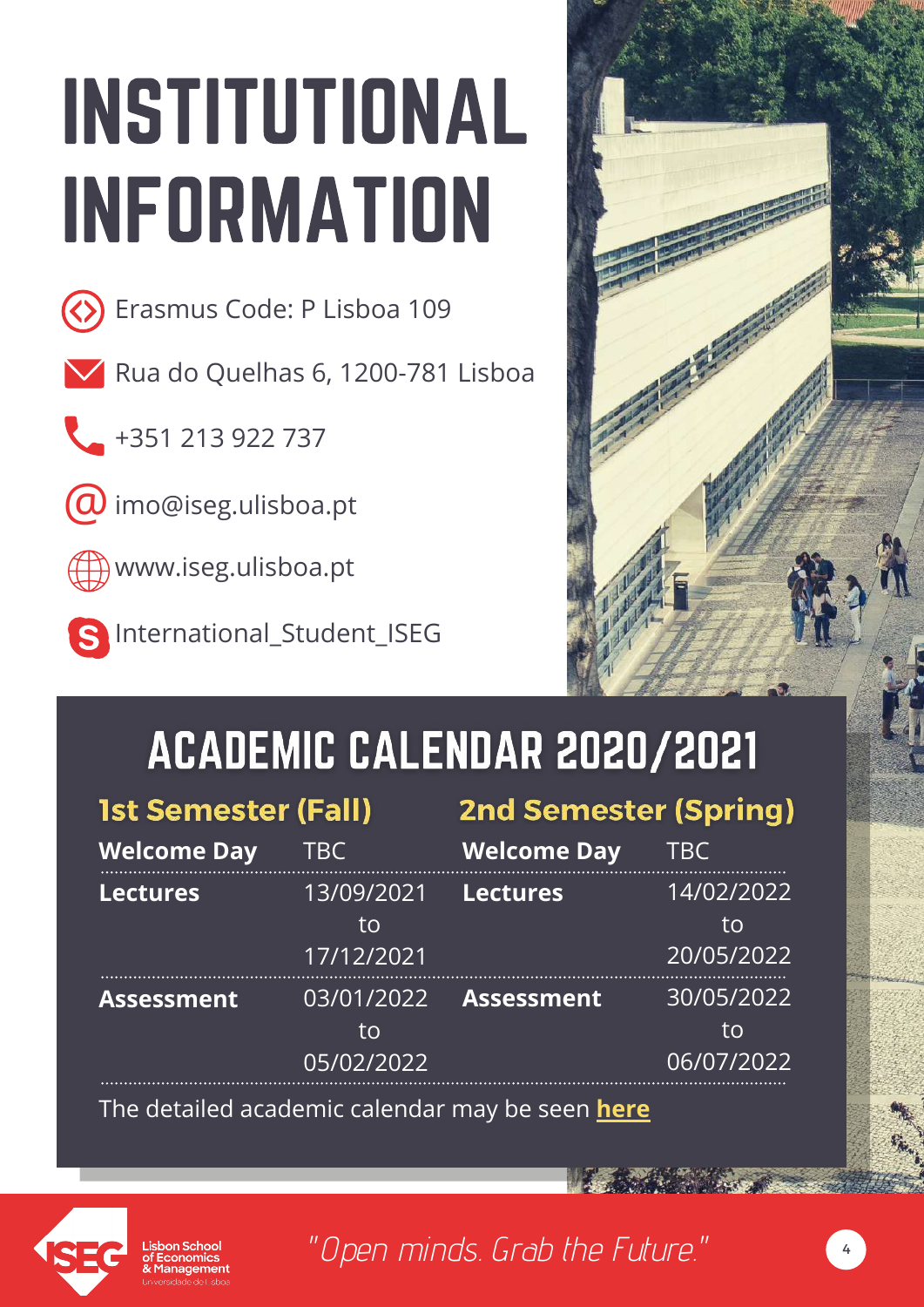# **AC** ORMATI

**THE** 

#### **WORKLOAD**

The normal workload is 30 ECTS per semester.

#### **LANGUAGE REQUIREMENTS**

**Language of instruction English:** B2 level\*

**Language of instruction Portuguese:** B2 level\*

#### **GRADING SYSTEM**

For further information about Portugal National Grading System and ECTS grading conversion, please follow the next link: **ECTS - [European](https://www.iseg.ulisboa.pt/aquila/unidade/ERASMUS/incoming-mobility/academic-information/ects--european-credit-transfer-system) Credit Transfer System**

#### **OFFICIAL TRANSCRIPT**

Transcripts are available for all students to download directly from the Faculty's portal "AQUILA" by the end of each semester.

# ENGLISH OFFER 2021/2022

Please click **[here](https://www.iseg.ulisboa.pt/aquila/unidade/erasmus/incoming-mobility/academic-information)** for an updated list of all courses in English offered at ISEG.

As a general rule, bachelor /undergraduate students must take undergraduate level courses. Only Master/Graduate students may take master level courses.

**\*Common European Framework of Reference for Languages**



on School lanagement